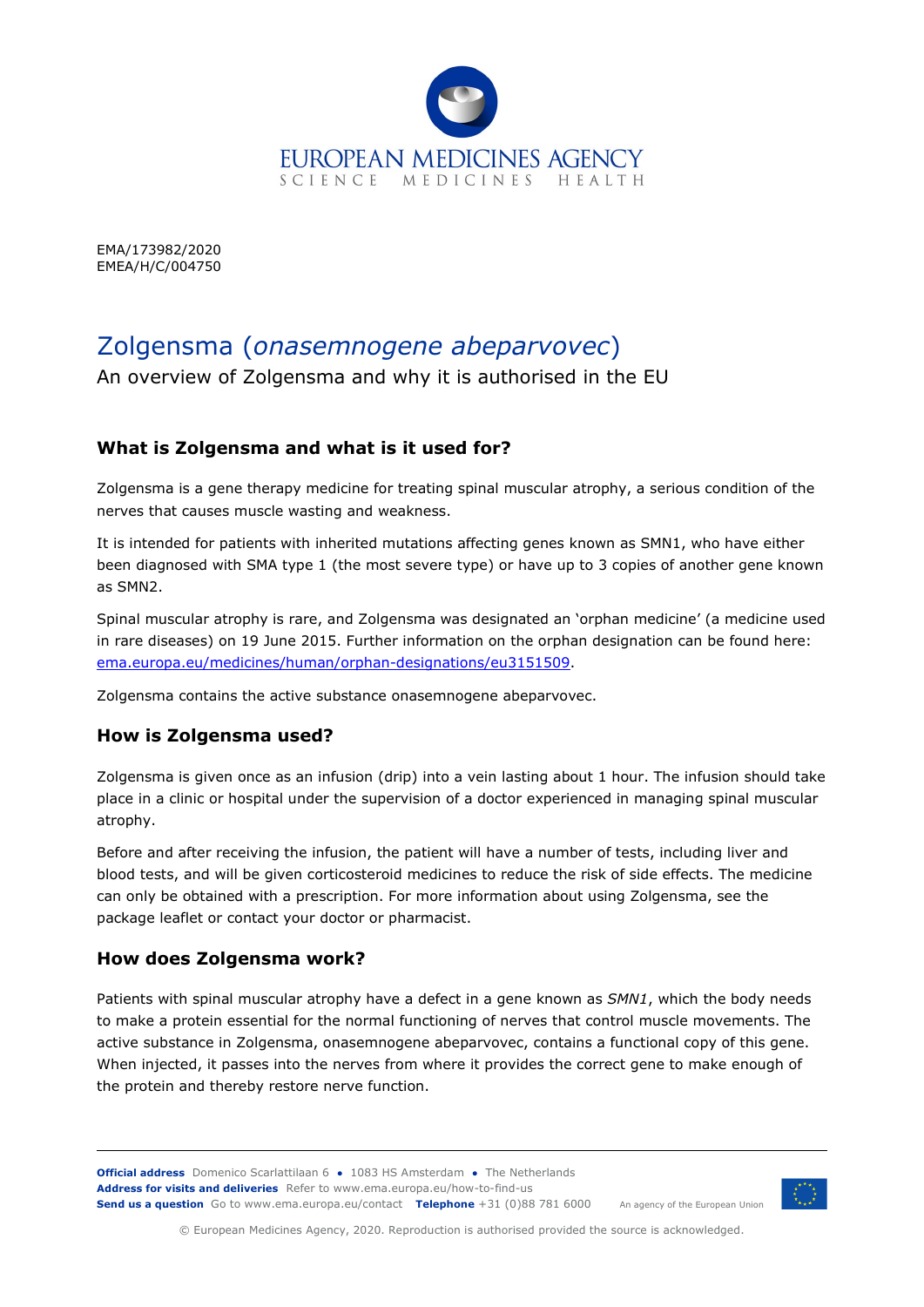## **What benefits of Zolgensma have been shown in studies?**

A main study showed that Zolgensma reduces the need for artificial ventilation in babies with spinal muscular atrophy. In this study, 20 out of the 22 babies given Zolgensma were alive and breathing without a permanent ventilator after 14 months, when normally only a quarter of untreated patients would survive without needing a ventilator.

The study also showed that Zolgensma can help babies sit unaided for at least 30 seconds. 14 out of the 22 babies given Zolgensma were able to do so after 18 months, a milestone that is never achieved in untreated babies with severe forms of the disease.

## **What are the risks associated with Zolgensma?**

The most common side effects with Zolgensma (which may affect more than 1 in 10 people) are raised liver enzymes and vomiting. For the full list of restrictions and side effects of Zolgensma, see the package leaflet.

## **Why is Zolgensma authorised in the EU?**

The main study of Zolgensma showed that a one-time infusion can improve survival in these patients and reduce the need for a permanent ventilator to breathe. It can also help them reach development milestones.

As for its safety, the side effects of Zolgensma are considered manageable; the most common side effect in the study, raised liver enzymes, resolved after treatment with a steroid.

The European Medicines Agency therefore decided that Zolgensma's benefits are greater than its risks and it can be authorised for use in the EU.

Zolgensma has been given 'conditional authorisation'. This means that there is more evidence to come about the medicine, which the company is required to provide. Every year, the Agency will review any new information that becomes available and this overview will be updated as necessary.

## **What information is still awaited for Zolgensma?**

Since Zolgensma has been given conditional authorisation, the company that markets Zolgensma will provide additional data on its benefits and risks. These include data from 2 studies in patients younger than 6 months with SMA type I and one study in patients younger than 6 weeks who do not have symptoms but for whom the diagnosis of SMA is confirmed based on genetic testing.

#### **What measures are being taken to ensure the safe and effective use of Zolgensma?**

The company that markets Zolgensma will conduct a long-term study of the medicine's safety and effectiveness and provide data from another study to improve the consistency of the batches of the medicines.

Recommendations and precautions to be followed by healthcare professionals and patients for the safe and effective use of Zolgensma have also been included in the summary of product characteristics and the package leaflet.

As for all medicines, data on the use of Zolgensma are continuously monitored. Side effects reported with Zolgensma are carefully evaluated and any necessary actions taken to protect patients.